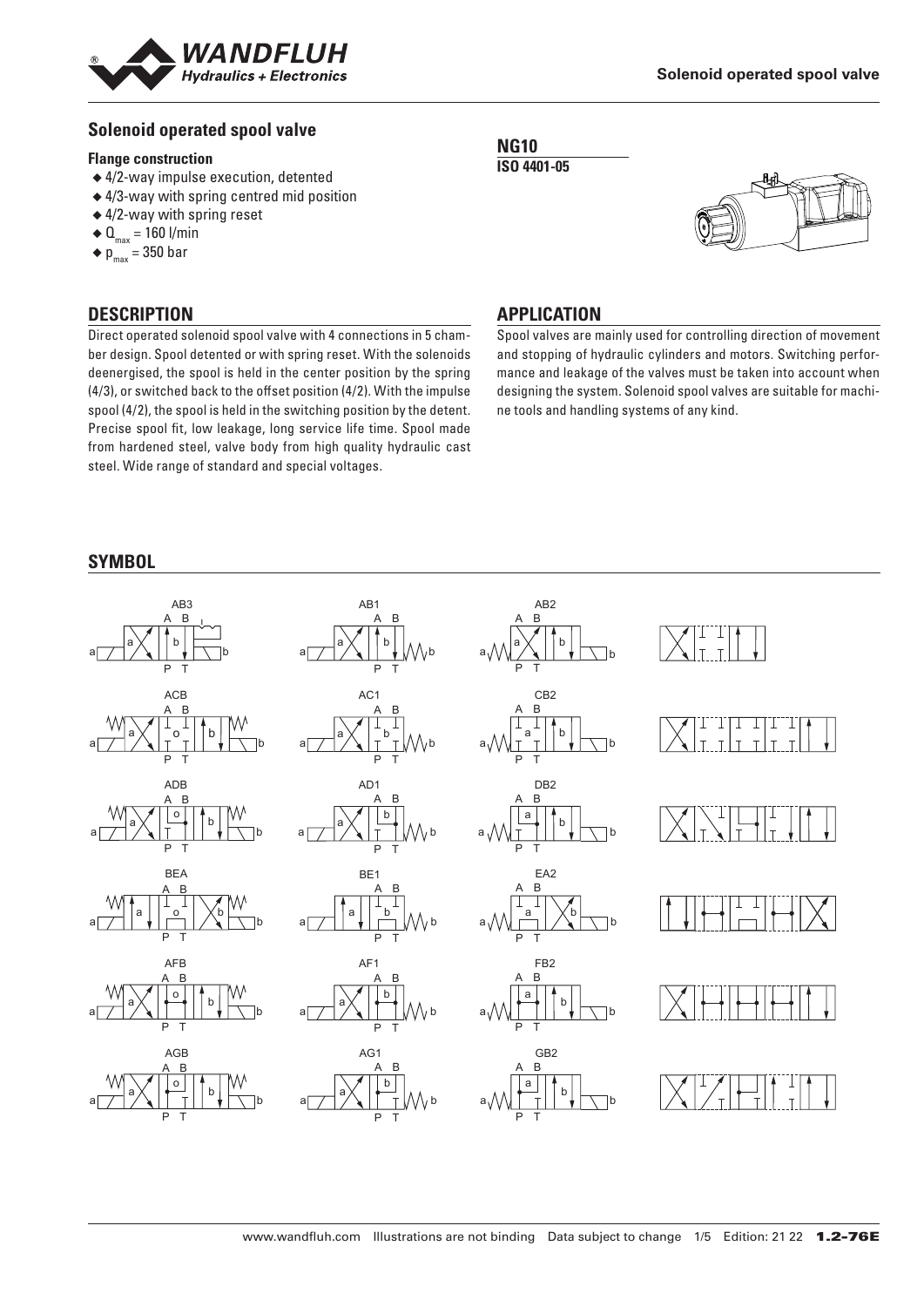

# **TYPE CODE**

|                                            |                                                                                                                             |                                                                                       | <b>WD M F A10 -</b>                                            |  |  |  |  |
|--------------------------------------------|-----------------------------------------------------------------------------------------------------------------------------|---------------------------------------------------------------------------------------|----------------------------------------------------------------|--|--|--|--|
| Spool valve, direct operated               |                                                                                                                             |                                                                                       |                                                                |  |  |  |  |
| Slip-on coil, medium                       |                                                                                                                             |                                                                                       |                                                                |  |  |  |  |
| Flange construction                        |                                                                                                                             |                                                                                       |                                                                |  |  |  |  |
| International standard interface ISO, NG10 |                                                                                                                             |                                                                                       |                                                                |  |  |  |  |
| Designation of symbols acc. to table       |                                                                                                                             |                                                                                       |                                                                |  |  |  |  |
| Nominal votage $U_{N}$                     | G12<br><b>12 VDC</b><br><b>115 VAC</b><br>G24<br>24 VDC<br>230 VAC<br>X5<br>without coil                                    | R115<br>R230                                                                          |                                                                |  |  |  |  |
| Slip-on coil                               | Metal housing, round<br>Metal housing, square                                                                               | W<br>M                                                                                | (only G12 and G24)                                             |  |  |  |  |
| <b>Connection execution</b>                | Connector socket EN 175301-803 / ISO 4400<br><b>Connector socket AMP Junior-Timer</b><br><b>Connector Deutsch DT04 - 2P</b> | $\boxed{\mathsf{D}}$<br>$\overline{\mathsf{J}}$<br>$\overline{\overline{\mathsf{G}}}$ | (only for $U_{N} \leq 75$ VDC)<br>(only for $U_N \leq 75$ VDC) |  |  |  |  |
| Sealing material                           | <b>NBR</b><br>FKM (Viton)                                                                                                   | DT                                                                                    |                                                                |  |  |  |  |
| Manual override                            | Integrated<br>Push-button<br>Spindle                                                                                        | HF1<br>HS <sub>1</sub>                                                                |                                                                |  |  |  |  |
| Surface protection                         | Standard<br>Zinc-nickel                                                                                                     | K8                                                                                    |                                                                |  |  |  |  |
| Design index (subject to change)           |                                                                                                                             |                                                                                       |                                                                |  |  |  |  |

1.2-76

### **GENERAL SPECIFICATIONS**

| Designation         | $4/2$ -, $4/3$ -spool valve                                         |
|---------------------|---------------------------------------------------------------------|
| Construction        | Direct operated                                                     |
| Mounting            | Flange construction                                                 |
| Nominal size        | NG10 according to ISO 4401-05                                       |
| Actuation           | Switching solenoid                                                  |
| Ambient temperature | $-25+70$ °C<br>if $> +50$ °C, then no undervoltage is<br>admissible |
| Weight              | 3,90 kg (1 solenoid)<br>5,40 kg (2 solenoids)                       |
| <b>MTTFd</b>        | 150 years                                                           |

# **ELECTRICAL SPECIFICATIONS**

| <b>Protection class</b>     | Connection execution D: IP65<br>Connection execution J: IP66<br>Connection execution G: IP67 and IP69K |
|-----------------------------|--------------------------------------------------------------------------------------------------------|
| Relative duty factor        | 100 % DF                                                                                               |
| Switching frequency         | 6'000/h                                                                                                |
| Service life time           | 10 <sup>7</sup> (number of switching cycles,<br>theoretically)                                         |
| Voltage tolerance           | $\pm$ 10 % with regard to nominal voltage                                                              |
| Standard nominal<br>voltage | 12 VDC, 24 VDC, 115 VAC, 230 VAC                                                                       |
|                             |                                                                                                        |



**Note!** Other electrical specifications see data sheet 1.1-190 (slip-on coil W) and 1.1-193 (slip-on coil M)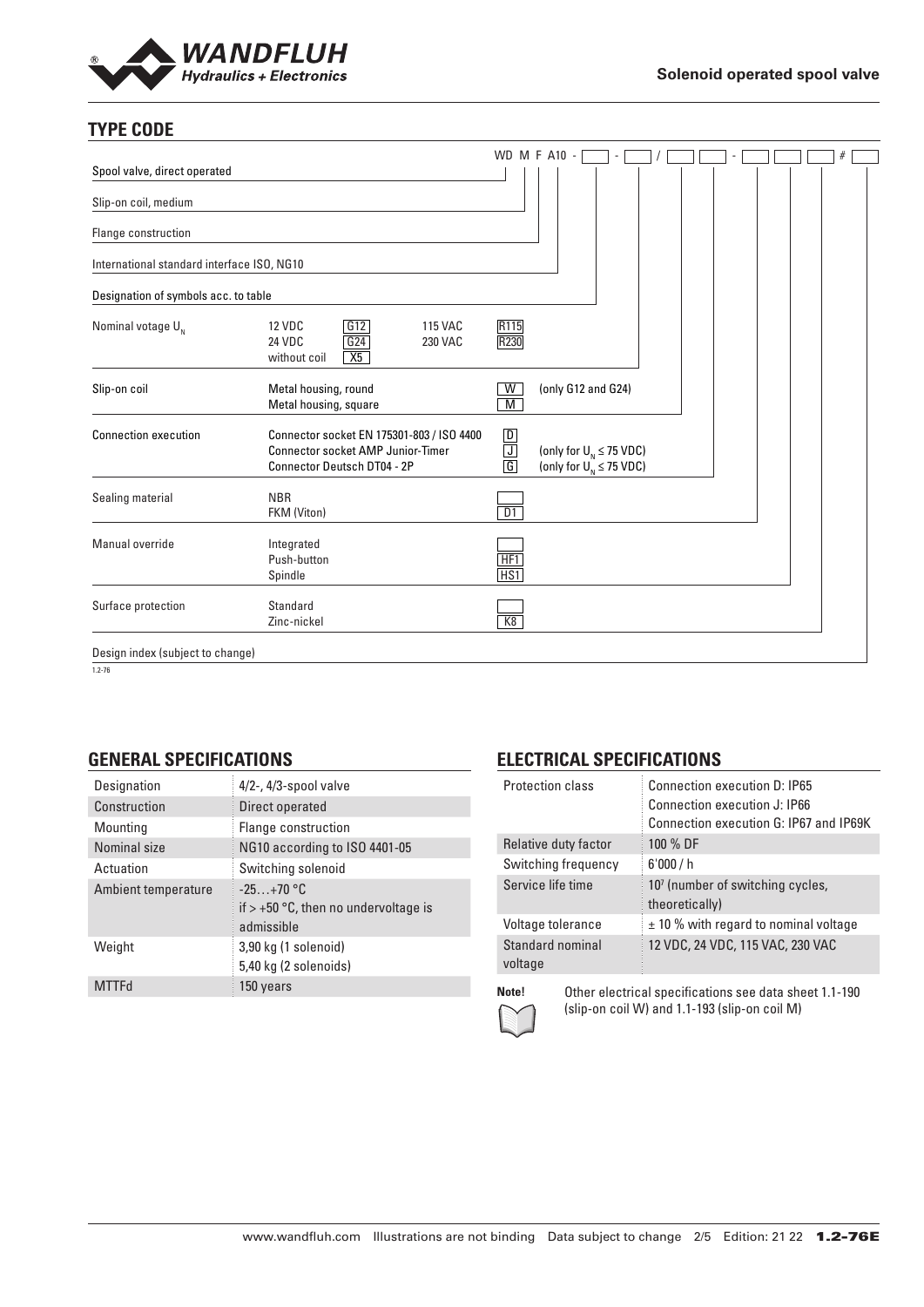

## **ACTUATION**

| Actuation  | Switching solenoid, wet pin push type,<br>pressure tight                                                    |
|------------|-------------------------------------------------------------------------------------------------------------|
| Execution  | W.E64 / 31 x 72 (Data sheet 1.1-190)<br>M.S60 / 31 x 72 (Data sheet 1.1-193)                                |
| Connection | Connector socket EN 175301 - 803<br><b>Connector socket AMP Junior-Timer</b><br>Connector Deutsch DT04 - 2P |

# **HYDRAULIC SPECIFICATIONS**

| Working pressure            | $p_{max} = 350$ bar                                                        |
|-----------------------------|----------------------------------------------------------------------------|
| Tank pressure               | $p_{Tmax} = 160$ bar                                                       |
| Maximum volume flow         | $Q_{\text{max}}$ = 160 l/min, see characteristics                          |
| Leakage oil                 | See characteristics                                                        |
| Fluid                       | Mineral oil, other fluid on request                                        |
| Viscosity range             | 12 mm <sup>2</sup> /s320 mm <sup>2</sup> /s                                |
| Temperature range<br>fluid  | $-25+70$ °C (NBR)<br>$-20+70$ °C (FKM)                                     |
| Contamination<br>efficiency | Class 20 / 18 / 14                                                         |
| Filtration                  | Required filtration grade $\beta$ 1016 $\geq$ 75,<br>see data sheet 1.0-50 |

### **PERFORMANCE SPECIFICATIONS**







|                 | Volume flow direction |         |         |         |                |
|-----------------|-----------------------|---------|---------|---------|----------------|
| Symbol          | $P - A$               | $P - B$ | $P - T$ | $A - T$ | $B - T$        |
| AB1/AB2/AB3     | 5                     | 5       |         |         | 2              |
| ACB / AC1 / CB2 | 5                     | 5       |         | 3       | 2              |
| ADB / AD1 / DB2 | 5                     | 5       |         | 5       | 4              |
| BEA / BE1 / EA2 | 3                     | 3       |         |         | $\mathfrak{p}$ |
| AFB / AF1 / FB2 | հ                     | 6       | 6       | 5       | 4              |
| AGB / AG1 / GB2 |                       |         |         |         | 2              |

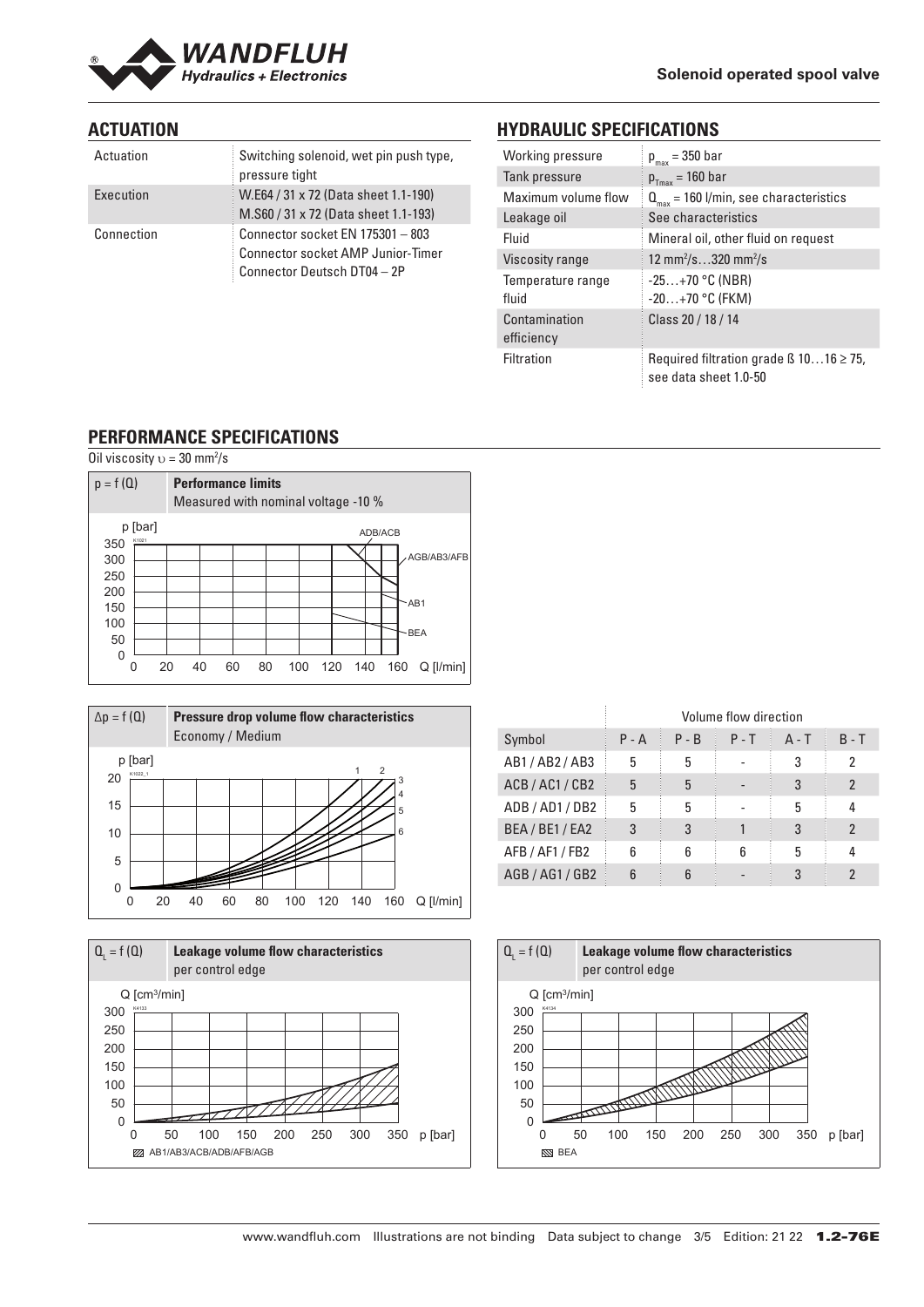

### **DIMENSIONS**

4/3-way valve (spring centred) 4/2-way valve (impulse)





4/2-way valve (spring reset)



#### **HYDRAULIC CONNECTION**



## **PARTS LIST**

| Position        | Article              | Description                                                  |
|-----------------|----------------------|--------------------------------------------------------------|
| 10 <sup>1</sup> | 206.3<br>260.9       | W.E64 / 31 x 72<br>M.S60/31 x 72                             |
| 50              | 160.2120<br>160.8124 | 0-ring ID 12,42 x 1,78 (NBR)<br>0-ring ID 12,42 x 1,78 (FKM) |
| 60              | 160.2282             | 0-ring ID 28.24 x 2.62 (NBR)                                 |
| 70              | 154.2706             | Knurled nut                                                  |
| 80              | 253.7006             | <b>HF1-M24</b>                                               |
| 90              | 253.7005             | <b>HS1-M24</b>                                               |

#### **SEALING MATERIAL**

NBR or FKM (Viton) as standard, choice in the type code

# **SURFACE TREATMENT**

#### **Standard:**

-The valve body is painted with a two component paint

-The armature tube, the slip-on coil and the plug screw are zinc-nickel coated

#### **Optionally (K8):**

-All external parts are zinc-nickel coated ISO 9227 (800 h) salt spray test